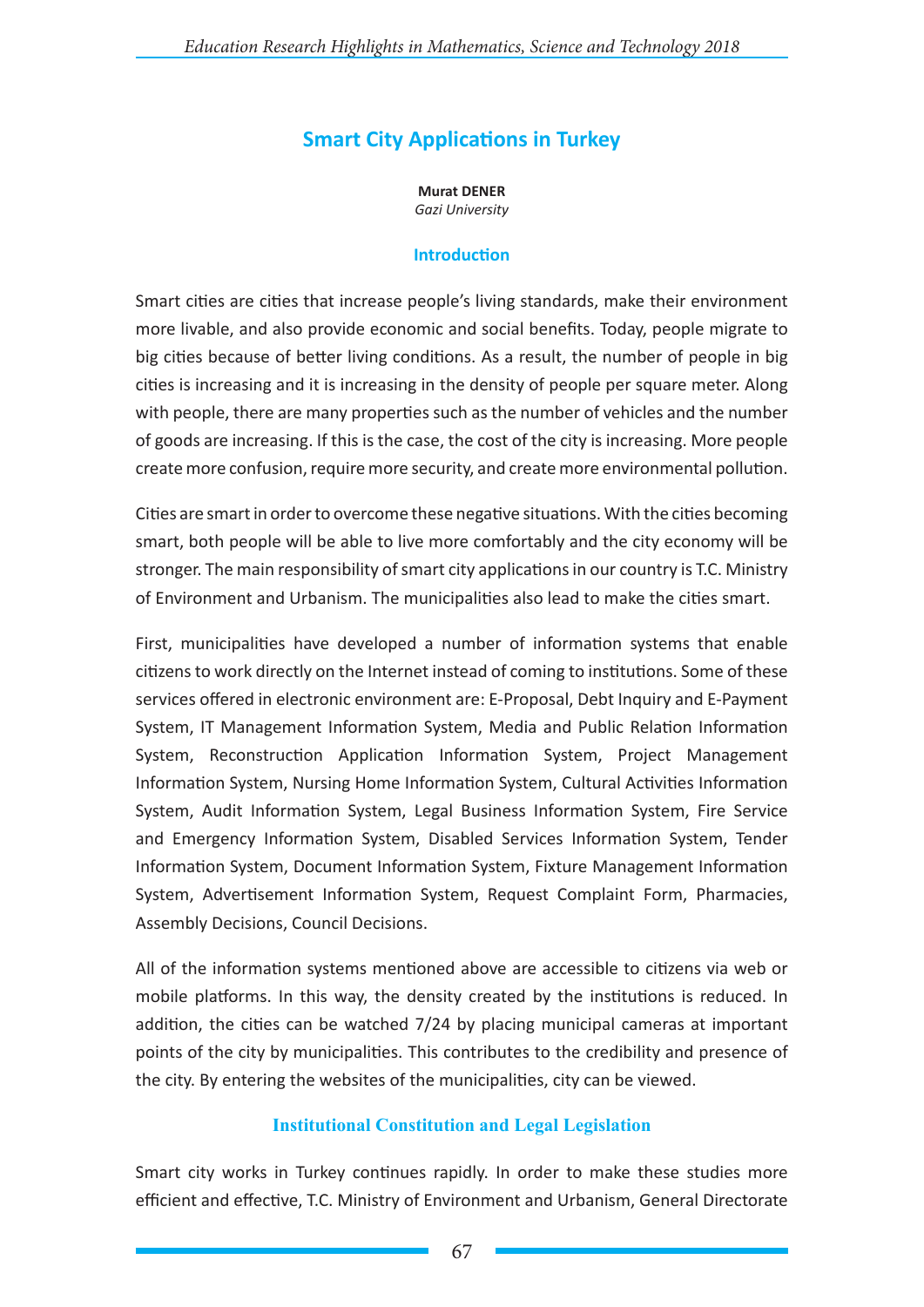of Geographic Information Systems, Department of Smart Cities and Geotechnology, Smart Cities Branch Directorate is founded. Their mission is as follows (https://cbs.csb. gov.tr/birimler/akilli-sehirler-ve-cografi-teknolojiler-dairesi-baskanligi/1565):

1) To develop software related to smart city applications, to carry out policy and strategy studies, to carry out projects, to coordinate and to ensure widespread use,

2) To make the necessary arrangements for establishing city information systems in a standard and common way,

3) To carry out implementation, regulation, development and monitoring activities related to navigation, management, automation and documentation systems that integrate geographic information systems applications,

4) To conduct business and operations related to the operation, maintenance and management of geographical applications developed by the General Directorate,

5) To conduct research, monitoring, indexing and reporting activities related to geographical information technologies and smart cities,

6) To represent our country in the work carried out by national and international institutions and organizations in matters concerning the field of duty, to coordinate cooperation and harmonization activities,

7) To do other work and operations given by the General Manager.

No legislation has been published until the first half of 2018. Work on the subject continues. In the short term, it is expected that the legislation to include policies and strategies will be published.

# **Municipalities and Smart City Applications**

We have municipalities that want to smart their cities as soon as possible in cooperation with major technological organizations. This section presents some of these municipalities and their practices that have been worked or carried out within the municipality.

### **Adana**

Adana (http://create.adana.bel.tr/) is the partner of an international smart city project under H2020. The project "Congestion Reduction in Europe: Advancing Transport Efficiency-CREATE" is an H2020 research development project. While the project's manager is London, Adana is a partner in the project. Within the scope of the project, economic, social and environmental transport policies and social / economic pressures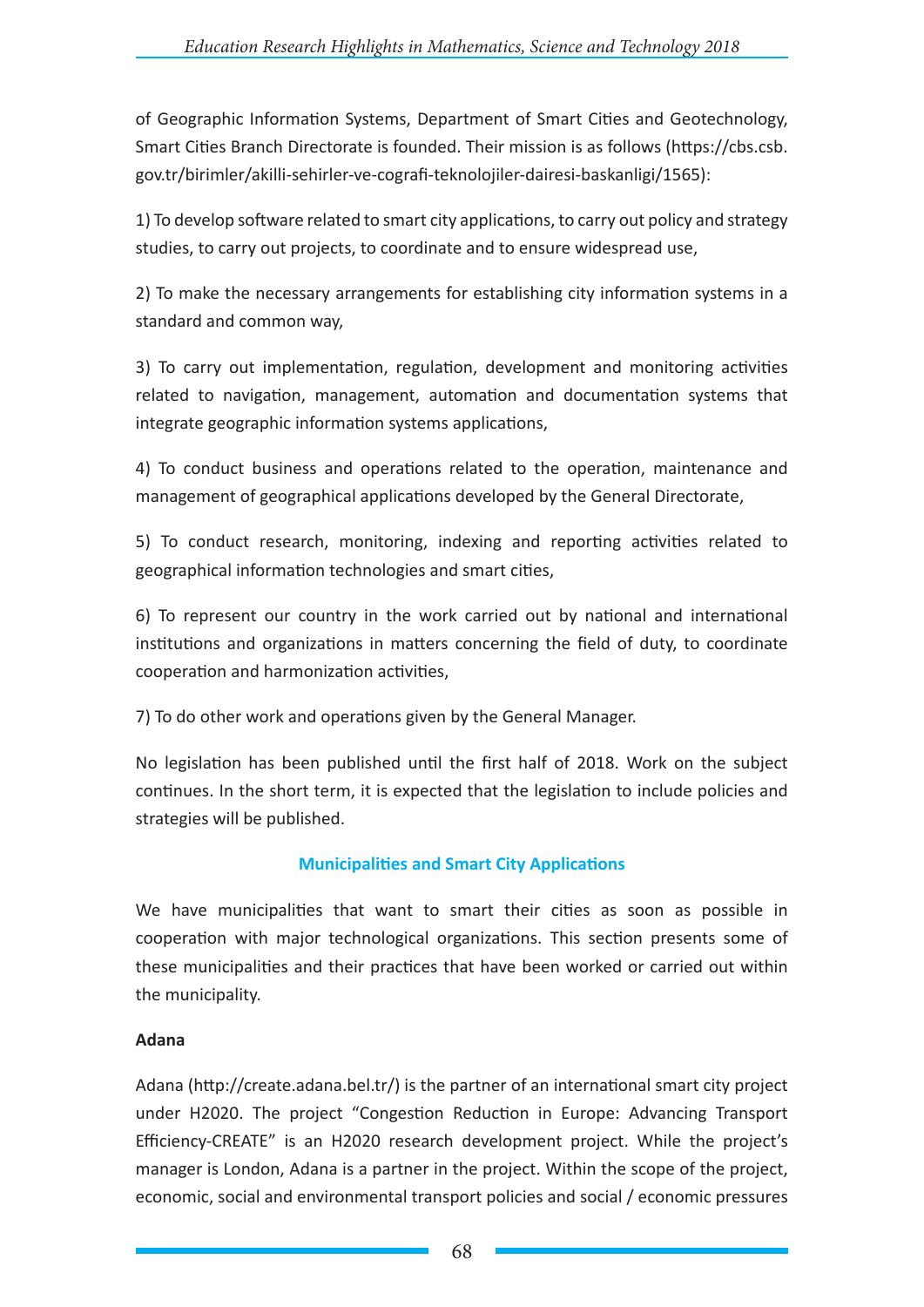will be evaluated in 1st step cities Bucharest, Skopje, Amman, Talin and Adana. Solutions have been produced for transportation problems in London, Paris, Vienna, Copenhagen and Berlin. Based on the results of these solutions, a sustainable solution proposal for transportation problems in Adana will be developed.

#### **Ankara**

In Ankara (https://www.ankara.bel.tr/), there is a tracking system in the context of smart transportation systems. All buses can be monitored over the internet.

#### **Antalya**

Antalya (https://www.antalya.bel.tr/) is an advanced level in our country within the scope of smart cities. Within the scope of manageable internet service, it provides the necessary infrastructure for free Wi-Fi service in more than 30 locations.

Smart lighting and smart irrigation systems were established in Yavuz Özcan Park as pilot project. The smart irrigation system works according to the moisture condition of the soil and when the soil is dry, the irrigation system is active.

City information screens, which will serve citizens and tourists, are also installed in many different locations. With the screens, various benefits will be provided, such as informing the citizens and communicating their problems, and the governance systems of the municipality will be strengthened. It will provide significant convenience for tourists and will be accessible to many points in the city.

Electronic monitoring system is installed in more than 50 locations within the scope of smart transportation and traffic project. This will provide the necessary data base for traffic safety, real smart signaling and smart transportation.

Smart lighting systems that will make a significant contribution to energy consumption of the city are also established in Yavuz Özcan and Serdengeçti Park, which are chosen as pilot regions. In the parks there will be street lights that increase or decrease their light according to the light level of daylight. The system, which can be managed remotely and the light level can be adjusted, will save the city lighting. Central monitoring of defective lamps positions, on / off / off of hourly lamps, follow-up of remaining lamp life, daylight on / off / dimming, on / off / dimming with motion sensor will be included in smart lighting system.

Within the scope of smart health, the following transactions are carried out. Patients with chronic illnesses will be monitored online by the attendant doctors. The sugar, blood pressure and heart rate measurements that will be made in the patients' homes will be controlled by doctors. In case of high values in the measurements, the citizens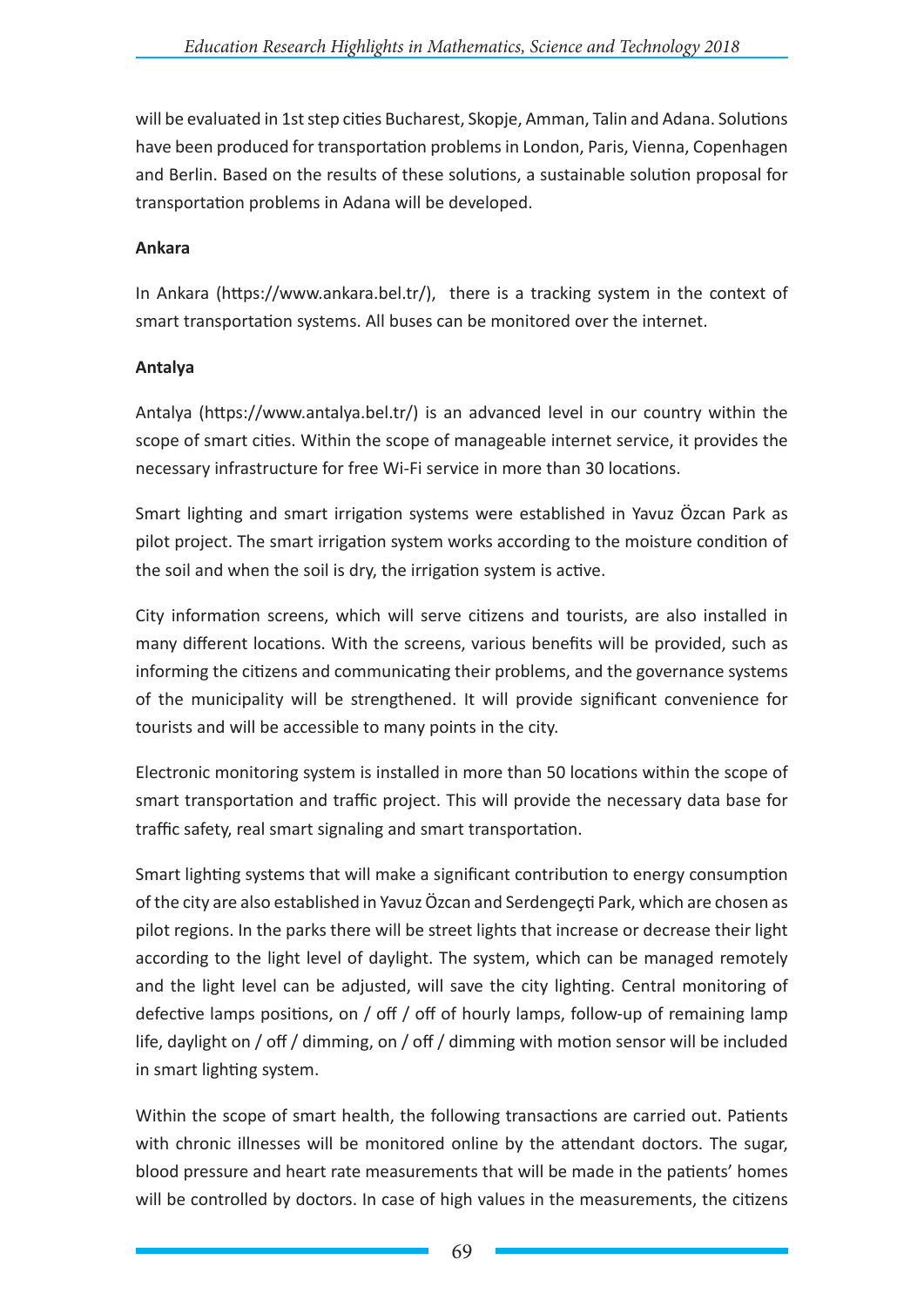will contact the patient before they go to the hospital and they will give information about what to do. If the patient feels bad and encounters an urgent situation, 112 emergency services will be reached with the panic button. Any team that sees the patient's previously identified anomalies immediately will be able to determine what kind of intervention is needed.

#### **Bursa**

In Bursa (http://akillisehir.bursa.bel.tr/), free, secure and high quality internet service is offered for use in long distance travel buses which are in the service of citizens.

Many inland wireless internet services are provided in line with the internet needs of domestic and foreign guests coming to public service buildings.

The data coming from 20 different vehicle follow-up companies are collected in one center. Metropolitan Municipality has established the infrastructure for the system brought a sense become the first in Turkey to all users instantaneously public transport offers tracking and reporting facilities.

With the application 'Love Chip', it is possible to connect easily with the relatives of Alzheimer's and mentally ill citizens. The patient is carrying to it. In this way, it can monitor instantly from the internet environment 24 hours a day.

Ambulances and Funeral Transport Vehicles, Fuel Tankers, ... etc. A total of 2,175 defined vehicles including Authority vehicles and Excavation vehicles are followed through Vehicle Tracking System.

Enterprises that release wastewater to nature; can be monitored online in real time with the remote wastewater monitoring station instantly. All the values of the amount of water used by the enterprises, the amount discharged to the nature and the pollution parameters of the discharged water can be monitored instantaneously.

### **Denizli**

Denizli (http://akillisehir.denizli.bel.tr/) is an important city at the point of smart cities. Smart City combines with many possibilities and smart solutions are offered to the citizens. These are:

Transportation: Traffic Management System Project, School Services Tracking System, Mass Transportation Control System, Green Wave System, Vehicle Tracking System, Smart Card and Free Wi-Fi Service in Buses, Denizli Kart Smart Spot Points,

Water Management: Scada System, Smart Drip Irrigation System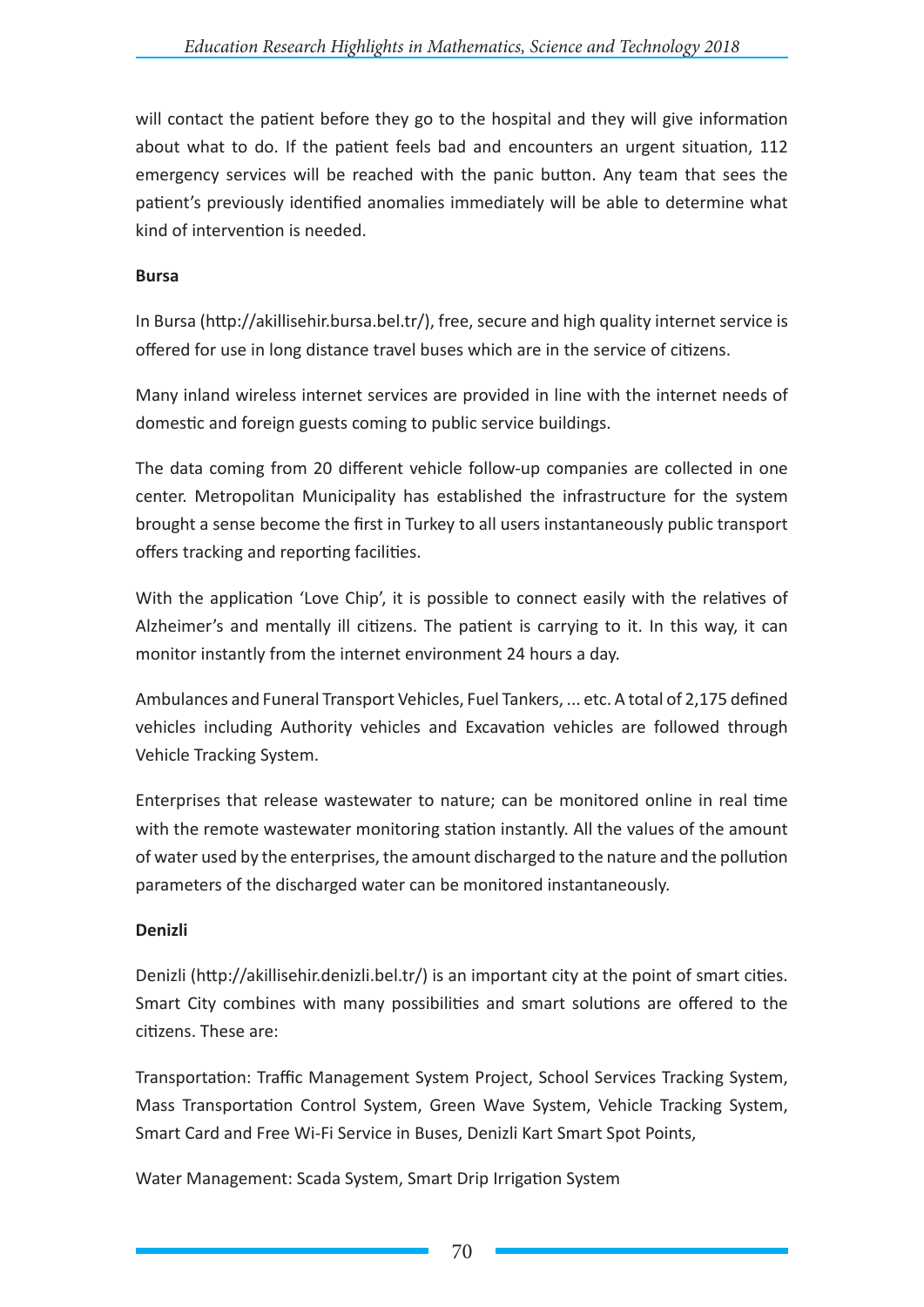Information Systems: Geographic Information Systems, Urban Security Management System (MOBESE), Collection of 112 in One Number, e-Signature Project, City Cameras

Environment: Wastewater Treatment System, Energy Production from Biogas

Energy: Our Solar Power Project, Free Internet and Mobile Phone Charging Station

Smart Applications: Transportation Portal, Reading Water Meters Online System, Mobile Site Inspection Project, View / Send Application, Advertisement Mobile Control System, Pocket Parking Management System

#### **İstanbul**

In Istanbul (http://isbak.istanbul/), there are advanced information and communication technology applications that support transportation. These applications are Traffic Measuring Systems, Traffic Information Systems, Traffic Signaling Systems, Adaptive Traffic Management System, EDS-Traffic Control Systems, Traffic Control Center, Mobile Applications, Mass Transportation Information Systems and Public Transportation Camera Systems.

In modern tunnel management systems, control of field equipments is done with microprocessor based devices known as PLC. Thanks to the PLC and SCADA system, which plays an active role in the operation of the tunnel, all systems in the tunnel can be remotely monitored and controlled if necessary. Taking into consideration the fault conditions in the design of tunnel automations, it has been adopted that the technological precautions should be taken in order to prevent the faulty tunnel process.

With Fleet Management Systems, it is aimed to direct and control the vehicles and vehicle drivers in the best way. With the system, it is ensured that vehicles that serve your institution are monitored on-line, their speeds are controlled, where and how much they are paused and what paths they follow. The system works with the logic of transferring the data received from GPS satellites connected to the vehicles to the server computers via GSM / GPRS.

It is an automatic meteorology surveillance, analysis and anti-ice system installed on roads to avoid traffic accidents caused by hidden ice in tunnel entrances, exits, bridges, viaducts and roads so that the city life is not affected by icing detection and prevention system in winter months. With this system, it is guaranteed that the water formed on the road will remain as a liquid without freezing, and precautions can be taken in areas where there is risk of icing.

Smart Parking Management System is an integrated parking management system that contributes to the country's economy by aiming to reduce carbon emissions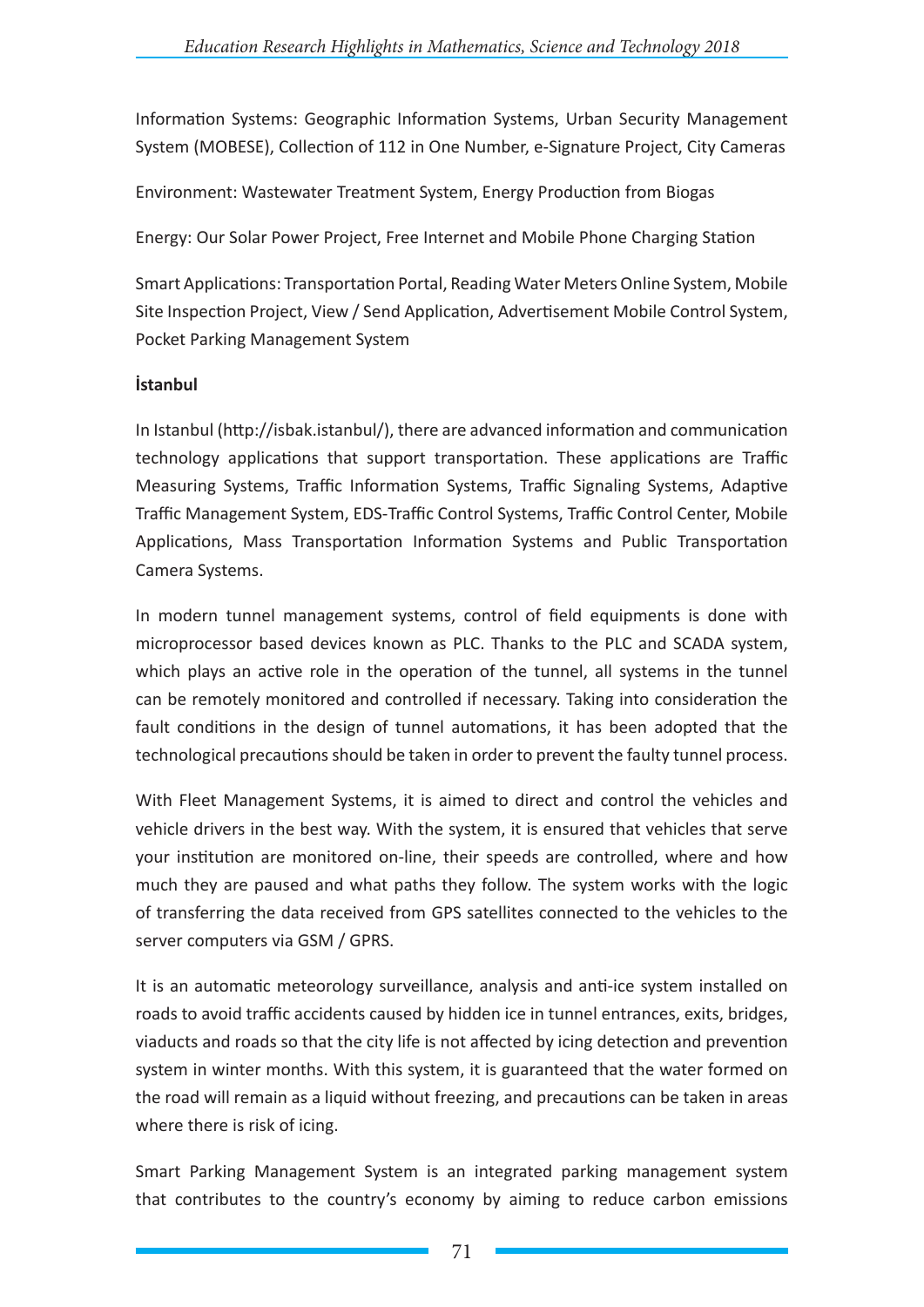by providing profit from fuel by time with smart systems for the use of high quality, efficient and environmentally friendly parking lots. Equipment and system solutions are offered in parking lots in order to speed up the transition safely and to save time with smart systems.

## **İzmir**

621 thousand meters of fiber optic cable has been laid in Izmir (http://www.izmir.bel. tr/) within the scope of, "İzmirNet Project" and "Smart Traffic System". This situation has created a very important infrastructure in İzmir's smart city target.

The camera monitoring system, the wireless 3G data connection system and the passenger counting system are installed in 1500 buses. Priority system was established at 164 junctions of fire brigade.

All of the parking lots have been made "smart". With this system, how much space is available in the parking lots can be reached from internet or led screen. You also have the chance to learn how to navigate to the nearest car park using navigation on the mobile site.

"Traffic Mnitoring Camera" at 110 points, "Meteorology Measurement System" at 30 points and "Gabari Measurement System" at 16 points were established. In order to create traffic density information, 209 "Traffic Metering Sensors" and 48 "Variable Message Systems" (DMS) and 60 Parking Information Screens have been activated to transmit this information and other traffic information to the drivers. The system is managed by approximately 5,000 cameras and 10 thousand smart phones.

Observing and controlling rule violations, reducing emission rates, and reducing fuel and spare parts expenditures are among the advantages of the "Smart Traffic System". The system provides a safer vehicle and pedestrian traffic as well as high efficiency of road capacities. The shortening of travel times, the accumulation of junctions and the reduction of waiting times are the most important consequences of the system.

### **Kars**

In Kars (http://www.kars.gov.tr/akilli-kent-kars), the applications that can be taken into consideration in the context of Smart Cities are:

- Smart City management center to monitor and manage Smart City applications

- Free Wi-Fi Internet service in the parks (Mesut Yılmaz Park, Ataturk Tea Garden, Harakanı Tomb)

- City Access Points / Information Points (Kiosks)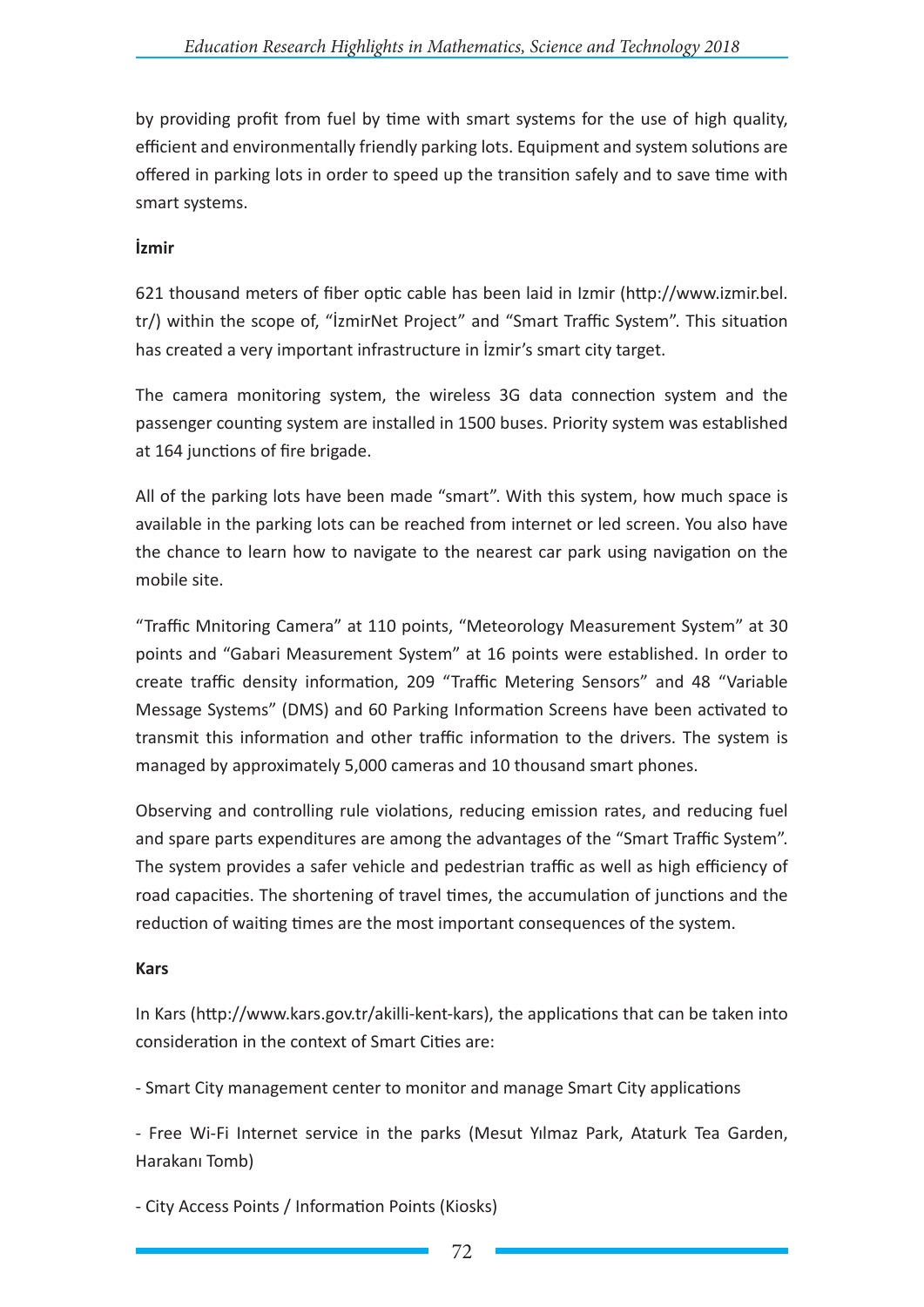- Smart Junction, Smart Stop and Smart Lighting applications at various locations in the city

- Sarikamis Ski Center Transit System

- BuluTT Eye (recording of high-resolution images for security to Turk Telekom data center)

- History, culture, tourism etc. related to science through smart phones. information can be reached "Kars Mobil" application

- Application of the Voice Steps Project to the courthouse and the hospital building after the governorship of Kars

- "Barrier-free SMS" application for better service to disabled citizens

- Regular informing of Kars air quality with meteorological measurement, heat and snow thickness

It is aimed to modernize the communication infrastructure of Kars province center, to increase the fiber ratio in Kars province center to 100%, to increase the speed provided to the customers in the province center from 12 Mbit to 50 Mbit and to benefit from the services of TIVİBU by all the customers in the province center within the scope of Kars Fiberkent Transformation.

The Voice Steps application for the Kars Governorate building, which was developed for the first time in the world, provides voice guidance service through the smartphones in places where they have visually impaired.

### **Kayseri**

Kayseri (https://www.smartcitykayseri.com/) is a very conscious city within the scope of smart cities. While most of the projects listed below are in use in the city, others are still in the works.

Within Smart Environment, Smart Lighting, Solid Waste Energy Management, Sustainable Energy Action Plan, Smart Irrigation, Air Quality Stations.

Within the scope of smart community, Navigation Implementation for the Disabled, Charge Units for the Disabled, City Square Energy Pipeline, Smart Library Construction, Informative Kiosk, Sms System Installation (For City Visitors), City Guide Application.

Within the scope of smart transportation, Smart Station, Rail Control Center, Bike Road and Station, Transportation Application, Smart Junction, Ambulance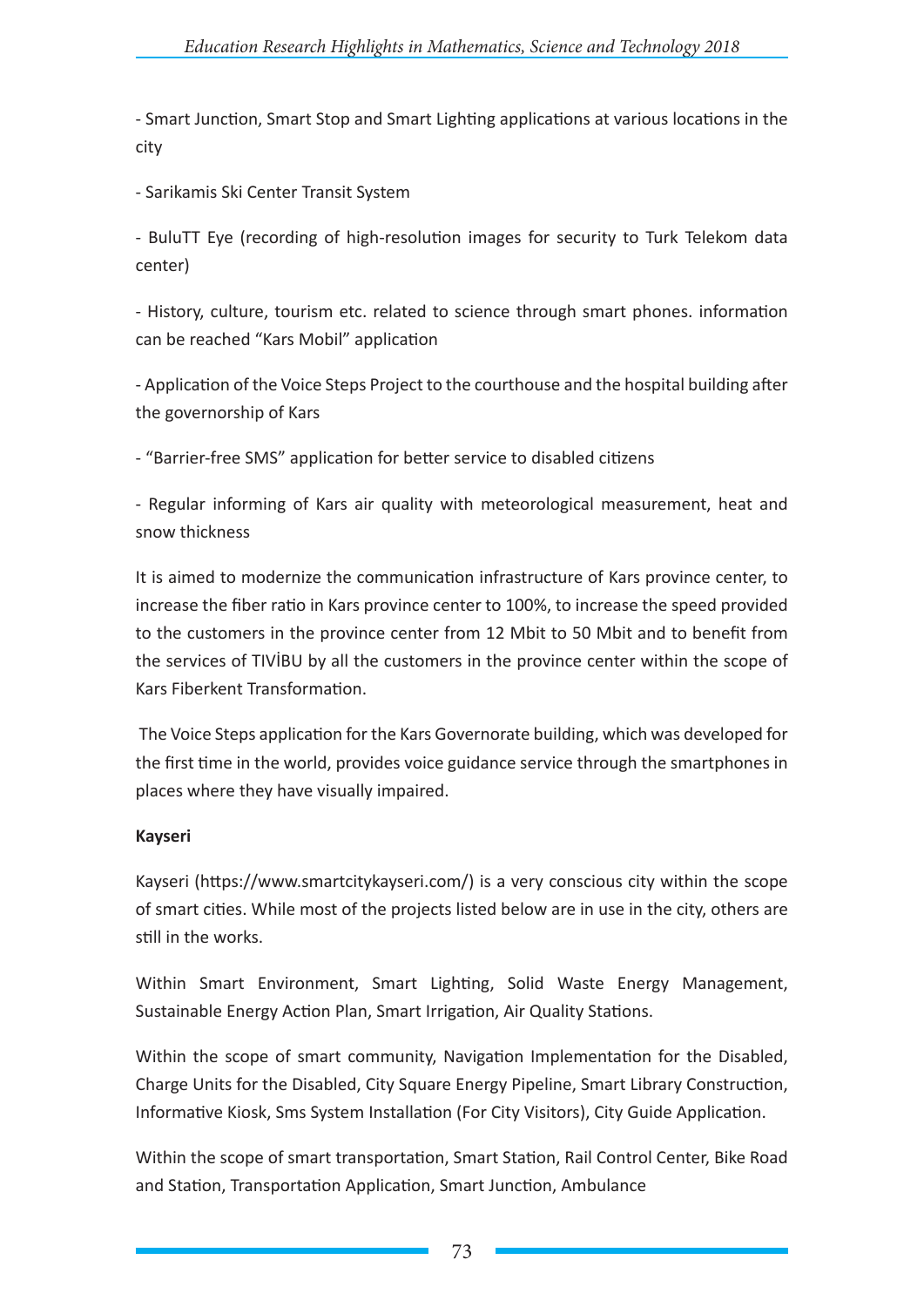Transit Elevation, Autonomous Bulk, Transportation Vehicle, Electric Bus, Fleet Tracking and Management for Municipal Vehicles, Smart Parking.

Within the scope of smart life, Wi-Fi Points, Sports Centers, Erciyes Ski Center Live Cameras.

Within the scope of smart management, Smart City Management Platform, Business Processes and Document Management System.

### **Sakarya**

In Sakarya (http://www.sakarya.bel.tr/), every step of drinking is followed by the Scada system, which is developed for continuous monitoring of the city's drinking water 24 hours a day. The problem experienced at any point of the drinking water network can be seen instantly and can be intervened immediately. By connecting to the Scada system, it is possible to instantly control the purification facilities, drinking water elevation centers, water depots, many mechanical equipment on the field and the level of Sapanca Lake in many points of Sakarya via internet.

Within the scope of smart transportation systems, there is a tracking system in the busses. All buses can be monitored over the internet.

# **Discussion and Conclusions**

It is seen that most of the municipalities working on smart cities are primarily oriented to smart transportation systems. As a result of detailed reviews and literature review, Smart City Applications are divided into 8 headings. These; Smart Transportation, Smart Environment, Smart Health, Smart Life, Smart Governance, Smart Industry, Smart Economy and Smart Security. Only one system or one space is not enough for a city to be a smart city. In order for a city to be an smart city, it must contain all necessary systems and communicate with each other in these systems. It is expected that the road data obtained by the Smart Weather System will be sent as information to the drivers in the Smart Transportation system and recommend the road route if necessary. In addition, it is expected that meaningful estimations will be made for the future through the relationships between the data, by collecting all systems at a single center. With so many solutions in place now, our country may face the danger of being a technology garbage disposal. Because, in the current situation, there are many smart systems but a system that is not familiar with each other. Immediately, smart city applications should be framed by a legal legislation and our country should not be allowed to have a technology repository.